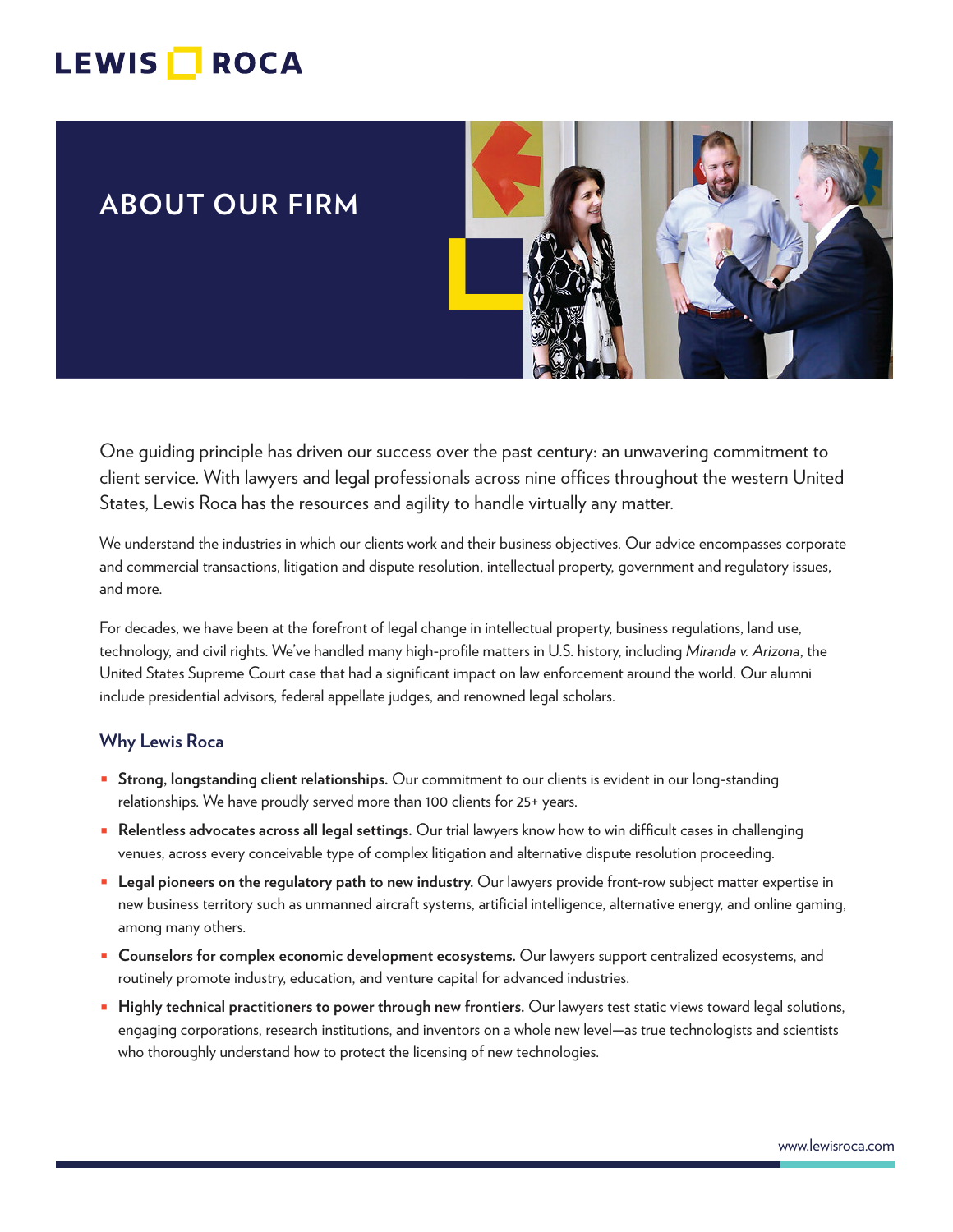# LEWIS **NOCA**

## **AFFILIATIONS**

#### **We provide resources for our clients around the world through the firm's networks of law firms.**

**TerraLex (www.terralex.org)** *Contact:* **Amanda L. Thatcher**

As business and needs grow globally, clients require access to an expanded support system. TerraLex offers access to rigorously vetted law firms from strategically-resourced locations – ensuring strong legal advocates no matter how far and wide your business grows. For more than 25 years TerraLex member firms have provided clients with trusted, quality legal service where it counts as a locally-focused, strategically-resourced, and expertly-vetted collaboration of problem solvers poised to resolve issues of all scopes.

#### **USLAW (web.uslaw.org)** *Contact:* **Mike Plachy and Jessica Fuller**

USLAW is an international organization composed of more than 60 independent, full practice firms with roots in civil litigation, including more than 6,000 lawyers across the U.S., Canada, Latin America, and Asia, and with affiliations in Africa and with TELFA in Europe. USLAW is comprised of highly-rated law firms that are part of the NETWORK by invitation only. Member firms undergo a rigorous review process to ensure outstanding quality of lawyers throughout the USLAW NETWORK. USLAW firms are experienced in commercial and business law, employment and labor law, litigation, and other business-related areas of law. All firms have substantial trial experience. USLAW member firms provide legal representation to major corporations, insurance companies, and large and small businesses alike.

#### **TAGLaw (www.taglaw.com)** *Contact:* **Dan Waite or Dan Polsenberg**

TAGLaw members are highly-respected, value-driven law firms with local market knowledge and expertise. Members are carefully chosen based on their reputation and record, and on recommendations from existing members. Members undergo a rigorous screening process prior to invitation to the alliance and are ultimately reviewed and approved by the TAGLaw Advisory Board.

### **ELA (www.ela.law)** *Contact:* **Mary Ellen Simonson and Howard Cole**

The Employment Law Alliance (ELA) is the world's largest network of labor and employment lawyers. With leading employment, labor, and immigration lawyers in more than 120 countries, all 50 U.S. states and every Canadian province, the ELA provides multi-state and multi-national companies seamless and cost-effective services worldwide. International businesses benefit from the ELA's reach and deep familiarity with both the local laws and the local courts. Clients also appreciate a single point of contact, consolidated invoicing, and regional billing rates.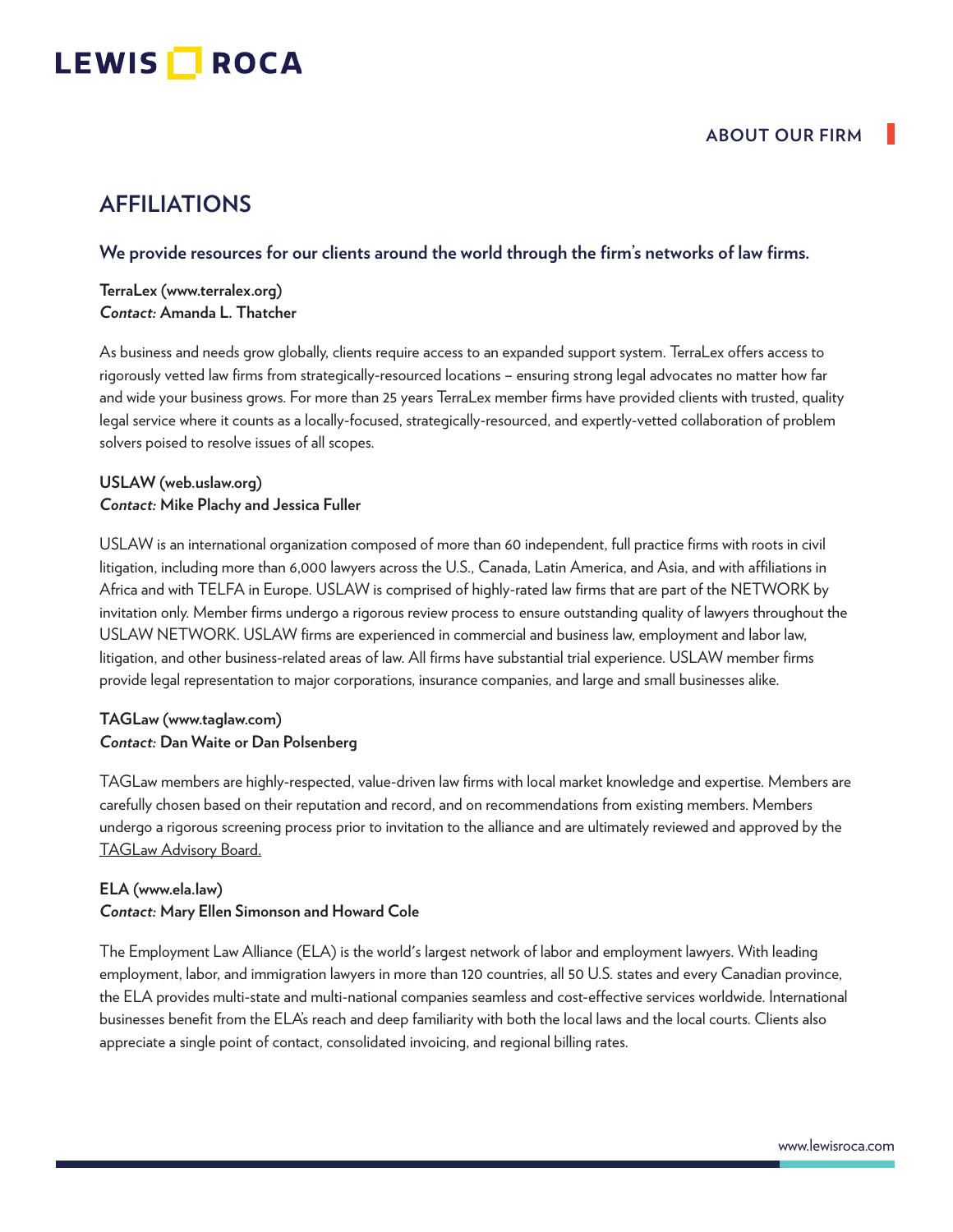# LEWIS **ROCA**

### **ABOUT OUR FIRM**

## **At a Glance**

**110+ Years of Service**



**230+ Lawyers**



### **9 Offices**



## **A Culture of Collaboration**

Our firm is driven by the relationships we build – from the clients we serve to our pro bono initiatives, support for our local communities, and focus on inclusion. We believe in fostering interpersonal growth by committing to causes and initiatives that reflect our core values.

History

**Diversity**